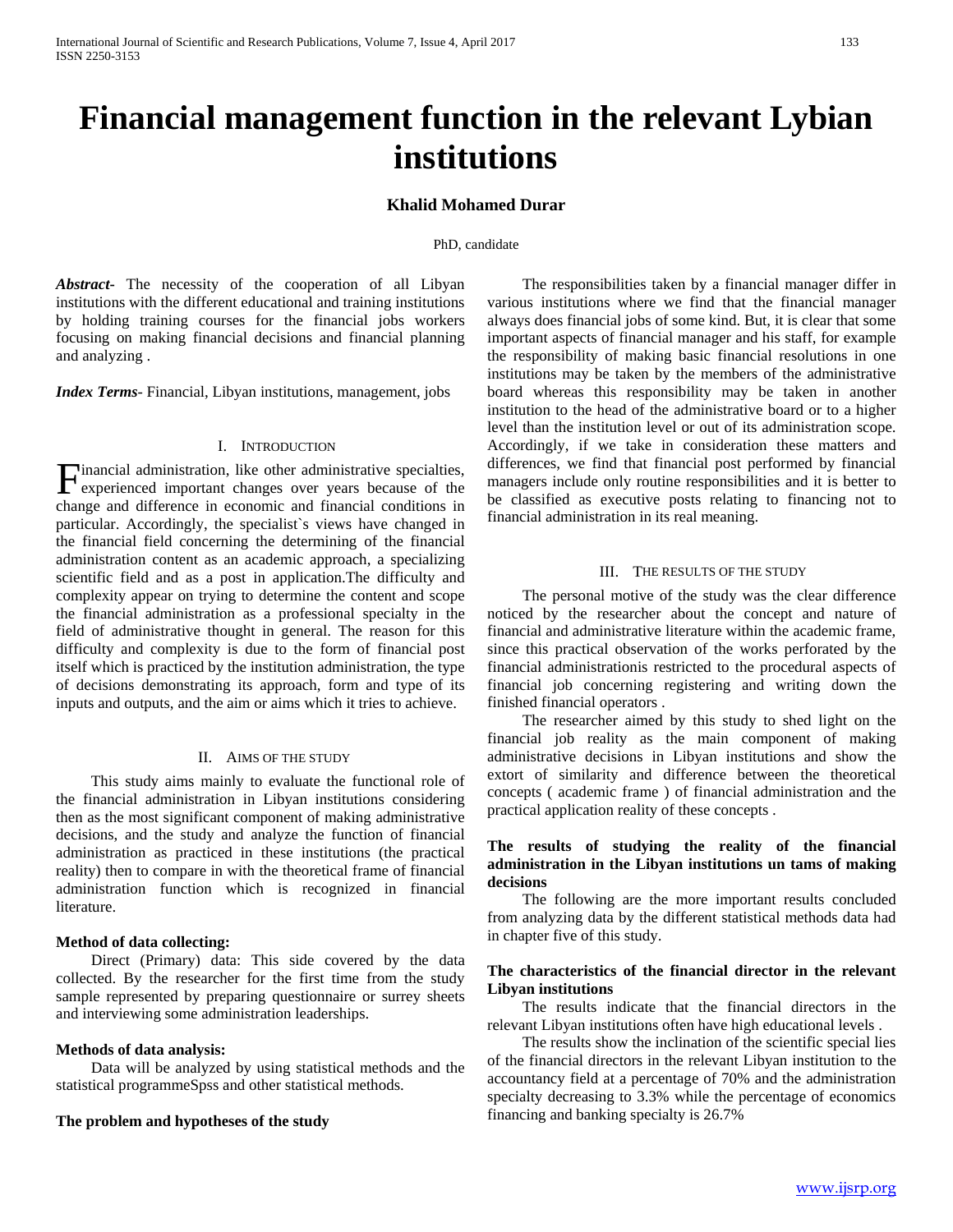## **The importance degree and the attention range paid by the institution administration to the different financial activities according to the financial directors point of view**

 The financial directors in the relevant Libyan institutions mere asked to distribute (100) points among a group of several financial activities to reflect the importance degree given by the institution administration to some certain activities to distinguish them from other activities . The results indicated that the average points which reflect the relative importance of the financial activities from the point of view to the higher administration of the institution as shown in the figure (1) where the procedural activities come first in the importance attached by the institution administration to these jobs. This means that the procedural job is the main job performed by the financial administration in the relevant Libyan institutions according to the point of view of the higher administration in these institutions . In addition to the procedural activities, the activities of financial planning and controlling tasks get part of the importance in these administrations .



*Diagram No ( 1) The importance degree of the different financial activities in Libyan institutions*

## IV. RECOMMENDATIONS

 According to the results concluded by the research after completing the statistical analysis of data, the researcher

 The necessity of preparing the cadres qualified for performing the financial jobs efficiently , and connecting the practical aspects – whether concerning the normal procedural jobs or the jobs concerning making the different financing and investing decisions with what is studied in the different training courses in both the educational and training institutions by coordinating with the institutions that benefit from that .

 The necessity of spreading the awareness among all officials especially the higher leaderships in the Libyan institutions concerning the importance of information in performing the administrative and financial tasks and functions efficiently and effectively , and qualifying the required individuals to fulfill the needs of the financial administration in

 Trying to develop the programmes of teaching and training the scientific subjects of the financial administration syllabus in the Libyan academic institutions and to connect the theoretical aspects with the scientific researches and studying developed programmes in terms of teaching and training methods matching the development in this field in the other countries .

#### V. CONCLUSION

 The academic perspective of the financial administration which treats the content, plans and programs of the studying of the financial administration syllabuses in the education and training institutions in Libyan in terms of the features and qualifications of the teachers and trainers of financial administration and teaching methods and aid and their convenience to the real information and skill concerning the financial administration programs and function as the main component of making administrative and financial decisions in different Libyan institutions. Secondly: the angle that deals with the financial job as one of the major institutions jobs such as the production and marketing jobs where this administration is directed to carry the responsibility of a number of these jobs and works according to a limited description, also it rises gradually in the organizational structure of the institution where it gets its importance from the administrative level to which it belongs.

The third angle looks at the functional side of the financial administration in terms of the existence of financial policies in the institution and the daily works of the financial manager as well as the attention paid by the institution administration to the